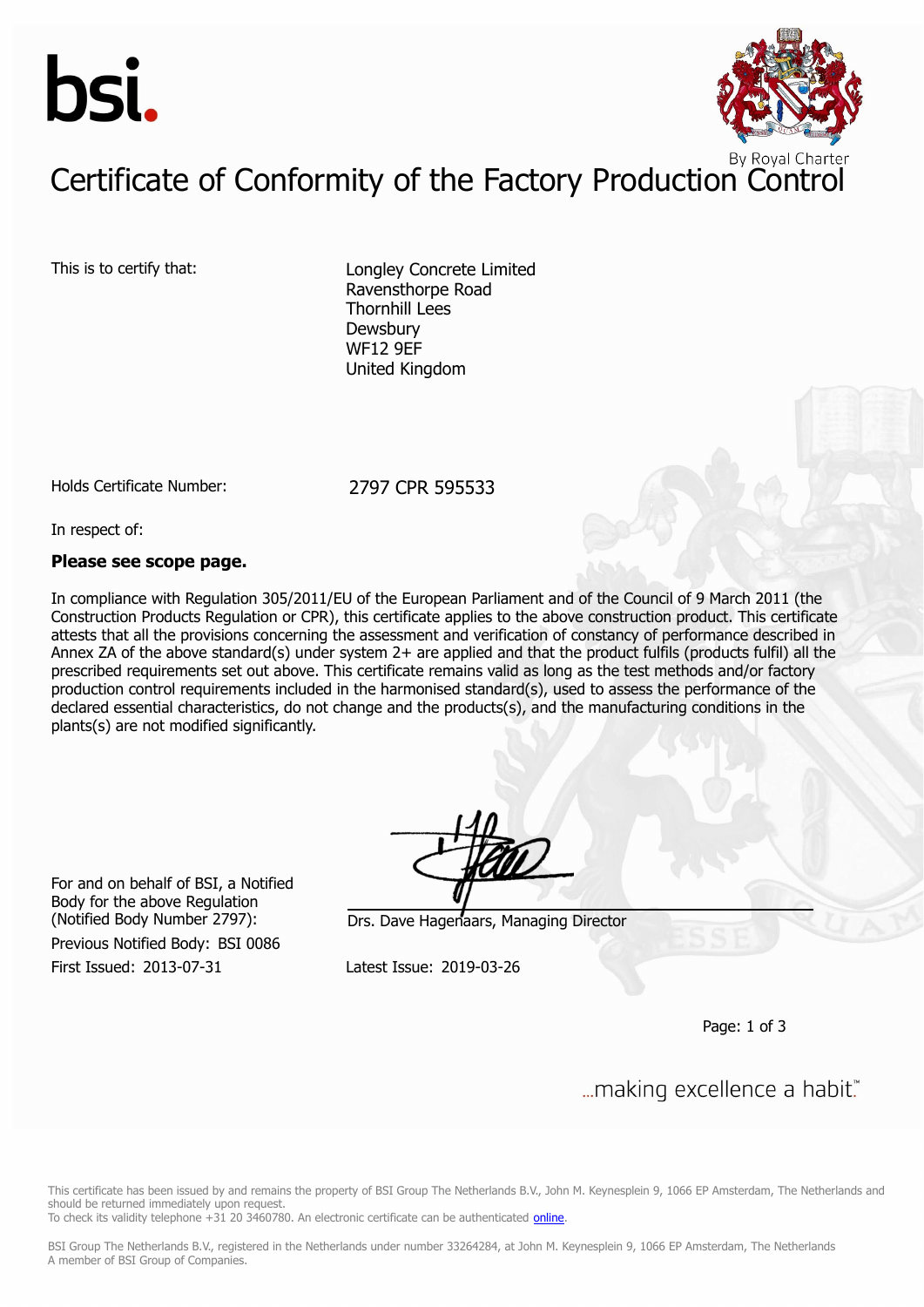## Certificate of Conformity of the Factory Production Control

No. 2797 CPR 595533

## Registered Scope:

EN 14843:2007 - Precast concrete products – Stairs. Stairs. EN 14992:2007+A1:2012 - Precast concrete products - Wall elements. Wall elements. EN 15037-1:2008 - Precast concrete products - Beam-and-block floor systems - Part 1: Beams. T-Beams. EN 15258:2008 - Precast concrete products - Retaining wall elements. Retaining wall elements.

Method 2.



First Issued: 2013-07-31 Latest Issue: 2019-03-26

Page: 2 of 3

This certificate has been issued by and remains the property of BSI Group The Netherlands B.V., John M. Keynesplein 9, 1066 EP Amsterdam, The Netherlands and should be returned immediately upon request. To check its validity telephone +31 20 3460780. An electronic certificate can be authenticated *online*.

BSI Group The Netherlands B.V., registered in the Netherlands under number 33264284, at John M. Keynesplein 9, 1066 EP Amsterdam, The Netherlands A member of BSI Group of Companies.